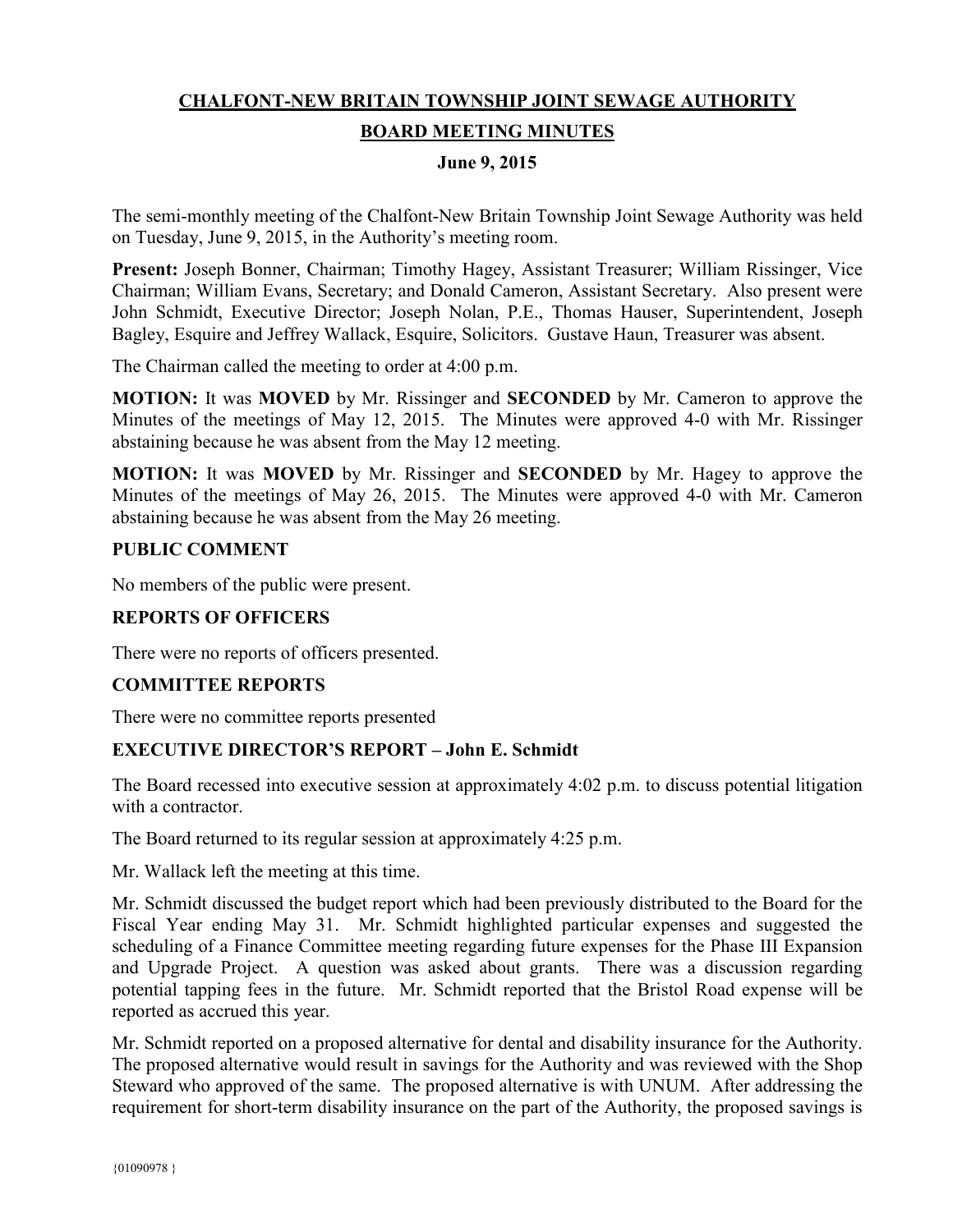approximately \$4,000 per year. The proposal would include providing \$100 per month coverage for short-term disability in order to obtain the dental and long-term disability insurance.

**MOTION:** It was **MOVED** by Mr. Cameron and **SECONDED** by Mr. Rissinger to switch the dental and disability insurance coverage to UNUM along with the mandatory short-term disability coverage required by the carrier. The Motion was adopted 4 to 1 with Mr. Evans .voting in opposition. There will be a meeting with UNUM on Thursday to discuss the coverage.

Mr. Schmidt announced the PMAA Conference for August with the banquet scheduled for Tuesday, August 25.

# **ENGINEER'S REPORT – Joseph Nolan, P.E.**

Mr. Nolan presented Requisition No. 150 for capital expenditures in the amount of \$30,000 for the Bristol Road extension and recommended approval.

**MOTION:** It was **MOVED** by Mr. Rissinger and **SECONDED** by Mr. Cameron to approve Requisition No. 150 in the amount of \$30,000. The Motion was unanimously adopted.

Mr. Nolan next presented Requisition No. 193 for capital improvements the majority of which consisted of estimate No. 25 from C&T Associates for the Phase II contract closeout which amount includes \$70,000 for a change order proposed by C&T on the delay claim.

**MOTION:** It was **MOVED** by Mr. Evans and **SECONDED** by Mr. Cameron to approve Change Order No. 5 with language acknowledging the release of all delay claims. The Motion was unanimously adopted.

**MOTION:** It was **MOVED** by Mr. Cameron and **SECONDED** by Mr. Evans to approve Requisition No. 193 in the amount of \$138,432.72. The Motion was unanimously adopted.

# **SOLICITOR'S REPORT – Joseph Bagley, Esquire**

Mr. Bagley had nothing to report.

# **TREASURER'S REPORT – Timothy Hagey, Assistant Treasurer**

Mr. Hagey reviewed the general operating expenses for the month totaling \$271,254.71, along with the previously approved Requisition No. 150 making the total operating expenses for the month \$301,254.71 and he recommended approval to pay the bills.

**MOTION:** It was **MOVED** by Mr. Rissinger and **SECONDED** by Mr. Evans to pay the bills for the month of \$301,254.71. The Motion was unanimously adopted.

A question was asked about the expense for Look First Technology and there was a discussion regarding the same.

Mr. Hagey next reviewed the previously-approved Requisition No. 193 in the amount of \$138,432.72 and the proposed payment to Univest National Bank of \$75,601.49.

**MOTION:** It was **MOVED** by Mr. Hagey and **SECONDED** by Mr. Evans to approve the Fund 3 payment of \$75,601.49 to Univest. The Motion was unanimously adopted.

Mr. Hagey next presented escrow disbursements to Wisler Pearlstine and Green Lane Development in the amount of \$2,136.41 (combined).

**MOTION:** It was **MOVED** by Mr. Cameron and **SECONDED** by Mr. Hagey to approve the escrow disbursements in the amount of \$2,136.41. The Motion was unanimously adopted.